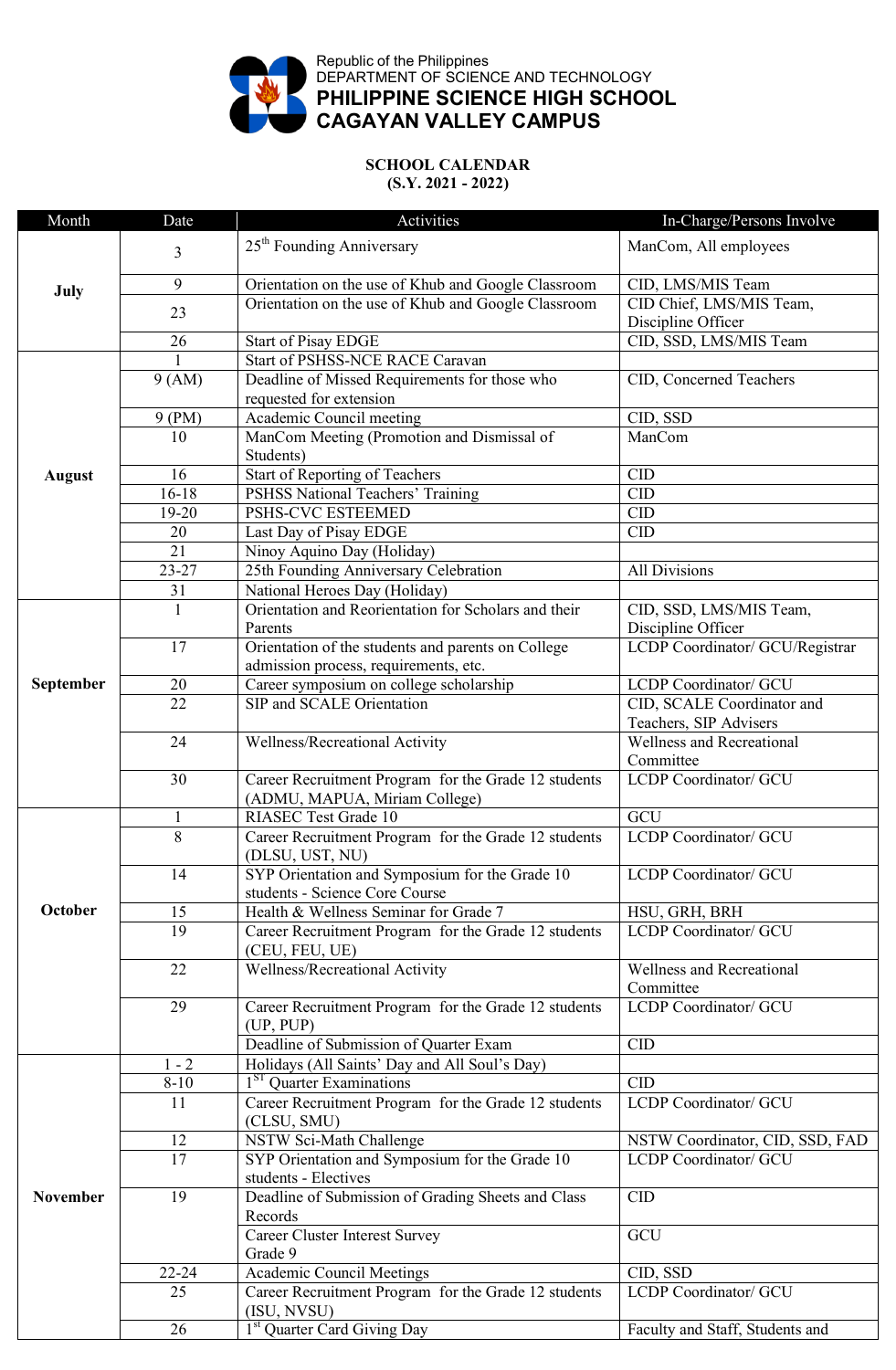

## Republic of the Philippines DEPARTMENT OF SCIENCE AND TECHNOLOGY **PHILIPPINE SCIENCE HIGH SCHOOL CAGAYAN VALLEY CAMPUS**

|                 |                 |                                                      | Parents                                       |
|-----------------|-----------------|------------------------------------------------------|-----------------------------------------------|
|                 | 29              | PeDialogue (Pedagogical Dialogue)                    | <b>CID</b>                                    |
|                 | 30              | Holiday (Bonifacio Day)                              |                                               |
|                 | $\overline{3}$  | Wellness/Recreational Activity                       | <b>Wellness and Recreational</b><br>Committee |
|                 | 8               | Feast of the Immaculate Conception                   |                                               |
| <b>December</b> | 10              | Health & Wellness Seminar for Grade 9                | HSU, GRH, BRH                                 |
|                 |                 | Patunduan for the Grade 12 students                  | LCDP Coordinator/ GCU                         |
|                 | 20              | Christmas Party for employees                        | All Employees                                 |
|                 | 21              | Christmas Party for students                         | CID, SSD                                      |
|                 | 22              | <b>Start of Christmas Break</b>                      | Faculty and Students                          |
|                 |                 |                                                      |                                               |
|                 | 25              | Holiday (Christmas Day)                              |                                               |
|                 | 30              | Holiday (Rizal Day)                                  |                                               |
|                 |                 | Holiday (New Year)                                   |                                               |
|                 | $\overline{4}$  | <b>Resumption of Classes</b>                         | CID, SSD                                      |
|                 | 14              | Patunduan for the Grade 11 students                  | <b>LCDP</b> Coordinator/ GCU                  |
| <b>January</b>  | 19              | Deadline of Submission of Quarter Exams              | CID                                           |
|                 | $\overline{21}$ | Health & Wellness Seminar for Grade 9                | HSU, GRH, BRH                                 |
|                 | 26-28           | 2nd Quarter Exam                                     | <b>CID</b>                                    |
|                 | 31              | Wellness/Recreational Activity                       | <b>Wellness and Recreational Comm</b>         |
|                 |                 | Chinese New Year (Holiday)                           |                                               |
|                 | $\overline{7}$  | Deadline of Submission of Grades                     | <b>CID</b>                                    |
|                 | 8               | Health & Wellness Seminar for Grade 11               | HSU, GRH, BRH                                 |
|                 | $9 - 11$        | <b>Academic Council Meetings</b>                     | CID, SSD                                      |
|                 |                 | 2nd Quarter Card Giving Day                          | Faculty and Staff, Students and               |
| February        | 16              |                                                      | Parents                                       |
|                 | 21              | PeDialogue (Pedagogical Dialogue)                    | <b>CID</b>                                    |
|                 |                 | Wellness/Recreational Activity                       | <b>Wellness and Recreational</b>              |
|                 | 24              |                                                      | Committee                                     |
|                 | 25              | People Power Revolution Celebration (Holiday)        |                                               |
|                 | 28              | Career Talk for Grades 8 and 7                       | <b>LCDP</b> Coordinator/ GCU                  |
|                 | 11              | Career Talk for Grades 9 and 10                      | <b>LCDP</b> Coordinator/ GCU                  |
|                 | $16 - 18$       | Virtual Humanities and SMCT Activities               | CID, SSD, FAD                                 |
|                 |                 |                                                      |                                               |
|                 |                 |                                                      |                                               |
| March           | 25              | Health & Wellness Seminar for Grade 12               | HSU, GRH, BRH                                 |
|                 |                 |                                                      |                                               |
|                 | 30              | Deadline of Submission of 3rd Quarter Exams          | <b>CID</b>                                    |
|                 |                 |                                                      |                                               |
|                 | $6 - 8$         | 3 <sup>RD</sup> Quarter Examinations                 | <b>CID</b>                                    |
|                 | 9               | Holiday (Day of Valor)                               |                                               |
|                 | 21              | Deadline of Submission of Grading Sheets and Class   | <b>CID</b>                                    |
|                 |                 |                                                      |                                               |
| <b>April</b>    | 25-27           | Records<br><b>Academic Council Meeting</b>           |                                               |
|                 |                 |                                                      | CID, SSD<br>GCU                               |
|                 | 28              | Start of Exit Interview for graduating batch         |                                               |
|                 | 29              | Third Quarter Card Giving Day                        | CID, SSD                                      |
|                 |                 | Holiday (Labor Day)                                  |                                               |
|                 | $\overline{2}$  | PeDialogue (Pedagogical Dialogue)                    | <b>CID</b>                                    |
|                 | 6               | Wellness and Recreational Activity                   | CID, SSD, FAD                                 |
|                 | 16              | Deadline of 4th Quarter Exams for Grade 12           | <b>CID</b>                                    |
|                 | 19-20           | 4th Quarter Exam for Grade 12                        | CID                                           |
|                 | 23              | Deadline of Submission of Quarter Exams for Grades 7 | CID                                           |
| <b>May</b>      |                 | $-11$                                                |                                               |
|                 | 25              | Deadline of Submission of Grading Sheets, Class      | CID, Subject Teachers of Grade 12             |
|                 |                 | Records and Character Ratings (Grade 12)             |                                               |
|                 | 27              | Academic Council Meeting (Grade 12)                  | CID, Subject Teachers of Grade 12,            |
|                 |                 |                                                      | <b>SSD</b>                                    |
|                 | 31              | Deliberation of Honors and Awards for the Graduating | CID, Academic Council, SSD                    |
|                 |                 | Batch                                                |                                               |
|                 | $30 - 31$       | 4 <sup>TH</sup> Quarter Exam (Grades 7 - 11)         | CID                                           |
|                 |                 | $4TH$ Quarter Exam (Grades 7 - 11)                   | CID                                           |